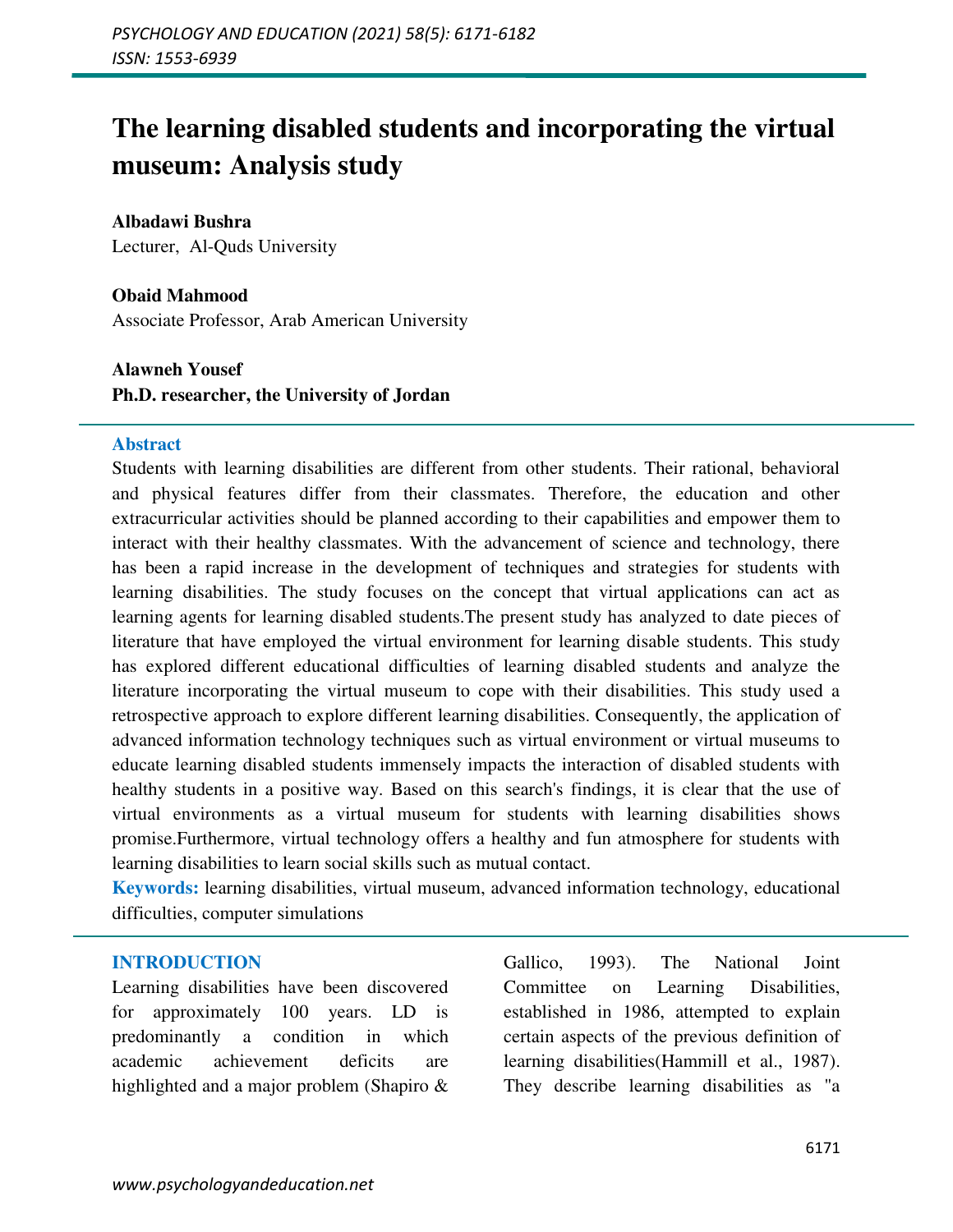generalized term that states to a heterogeneous group of disorders manifested as significant difficulties in acquiring and using listening, speaking, reading, writing, reasoning, or mathematical abilities." These diseases are selective in nature and are thought to be caused by a central nervous system's malfunction. A learning disability may occur in combination with other disabling conditions (e.g., sensory impairment, mental retardation, social and emotional disturbance) or environmental factors (e.g., cultural differences or insufficient/inappropriate instruction). Still, it is not the product of those conditions or influences". This concept highlights the diversity of learning disabilities, recognizes that they can occur at any age, and recognizes that they can coexist with other developmental disabilities and cultural disadvantages. Learning disabilities may be a problem with one feature of learning, but they are more likely to affect many areas of operation and, in some cases, become global.According to federal regulations, basic reading skills, reading comprehension, oral speech, listening comprehension, written expression, mathematical estimation, and mathematical reasoning are the seven areas in which a child can demonstrate learning difficulties. The most common of these conditions is dyslexia or reading deficiency.Those with a language disability, those with a spatial disorder, those with memory and attention deficits, and those with motor deficits may all be classified as learning disabilities involving written speech linked with linguistic dysfunction (Sandler et al., 1992; Linda Daniela, 2020; Enríquez et al., 2019).

Students with learning disabilities are different from other students. Their rational, behavioral and physical features differ from their classmates. Therefore, the education and other extracurricular activities should be planned according to their capabilities and empower them to interact with their healthy classmates. With the advancement of science and technology, there has been a rapid increase in the development of techniques and strategies for students with learning disabilities. Initially, the graphic organizers or visual displays have been designed to simplify the teaching and learning of learning disabled children. This method uses lines, arrows, and 3-D arrangements that efficiently describe the text content and structure of the text to help children with learning disabilities (Darch & Eaves, 1986). A new technique, called virtual museums, has a collection of digitally recorded images, sound files, text documents, and various other scientific, historical, and cultural data that can be approached through electronic media. Virtual museums have become an important aspect of learning; they are a powerful tool for studying and researching a particular subject. Learning disabilities restrict students' movement, virtual museums offering them to experience different learning perspectives that were previously unfeasible.

#### **PROBLEM STATEMENT**

The virtual museum helps people with learning disabilities experience things they could only imagine before by exploring a virtual environment at wishes and without restrictions. This paper will explore the educational difficulties of learning disabled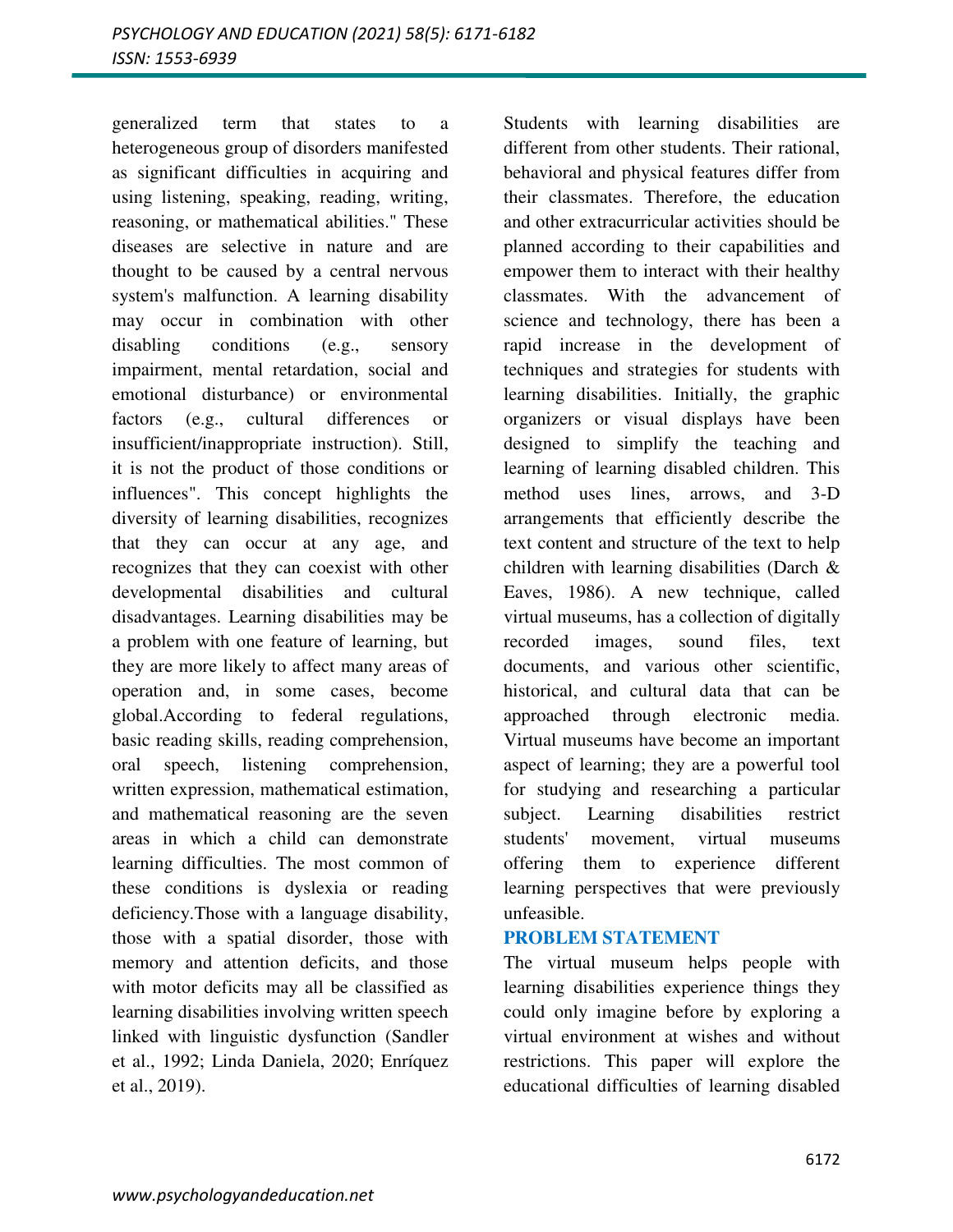students and incorporatingthe virtual museum to cope with their disabilities.

# **MAIN OBJECTIVE**

This analysis was driven by the following question: What is the current state of longitudinal research on the use of virtual environments as social ability treatments for students with learning disabilities?

#### **LITERATURE REVIEW**

Learning disability is a condition in which a person's general mental skills, such as critical thought, problem-solving, planning, intellectual thinking, academic learning, and learning from own and others' experiences, are impaired. This condition also results in the person's inability to adapt to other people and the person's inability to be self-sufficient and capable. It may also cause issues in everyday life areas, such as social interactions and academic and professional success. Learningdisability occurs in infancy or at birth; learning disability is not a disorder in itself, but it could be the consequence of a disease in some situations(Folostină et al., 2014;Cheng, 2017)

The physical and psychological attributes of students with learning disabilities show that certain architectural approaches must be considered before and during the classroom space design(Hardiman et al., 2009; Trollor et al., 2016; Watanabe & Kenjo, 2015). Furniture design in a U-shape, changing areas, foldable seats, ceiling height, soft music, architectural insulation, ventilation, natural lighting, colors, and sunspace are all examples (Szekeres, 2011).However, primary school classrooms built for students with learning disabilities seldom reach these architectural standards. This group of

students requires a unique classroom that meets clear architectural criteria and specifications (Martí-Agustí et al., 2019), such as color, fabrics, furniture, lighting, ventilation, and architectural insulation based on the physical and psychological characteristics of their bodies and minds.

Many design flaws exist in today's typical primary school classrooms, such as the normal arrangement of furniture for healthy students (which causes disabled students to become bored and depressed) and the use of awkward materials without protection for the edges of furniture or seats, particularly the constituents of the floors. Many classrooms have plain tiles and no other fabrics or carpets, which is incompatible with disabled students' bodies(Wu et al., 2020).

Other than classroom architecture, the education system is also a major concern for learning disabled students. The traditionalteaching method is not suitable for students with any learning disability, as they cannot read from usual books. Over the last decade, science education has shifted from traditional textbooks and toward a constructivist inquiry-based approach(Scruggs et al., 1993).Students formulate their questions, make observations, and conduct inquiries as part of inquiry-based instruction to better understand science's creative thinking(Maroney et al., 2003). Amid the shift in educational practices, explanatory science texts continue to provide much of the material (i.e., textbooks, research materials, and websites).

When it comes to reading, students with learning disabilities often struggle with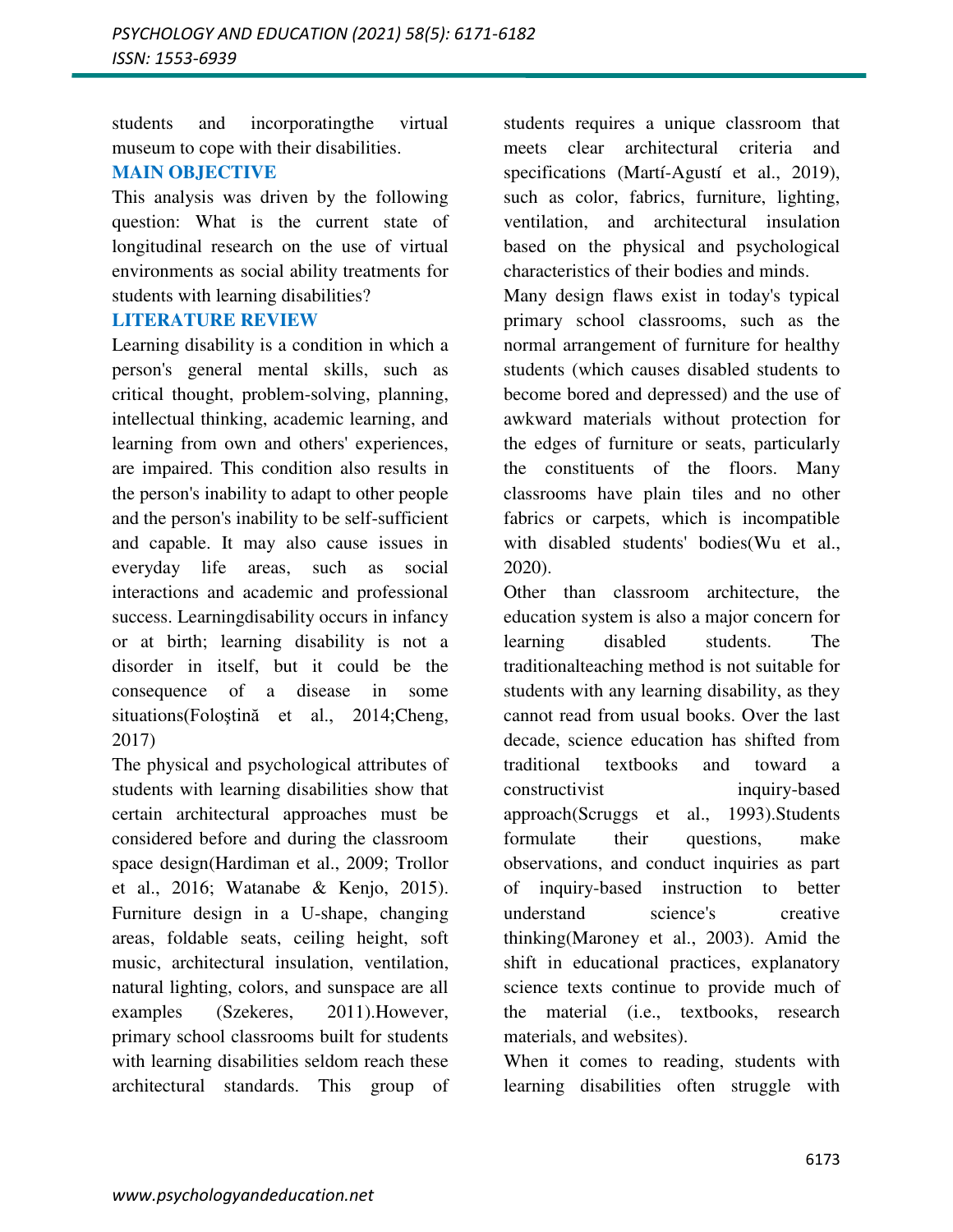fluency, decoding, and word recognition. Students' ability to comprehend text is hampered due to these issues (Jenkins et al., 2003; Petersen-Brown & Burns, 2011). Students with learning disabilities often lack prior awareness essential to comprehending higher-level concepts (Dexter & Hughes, 2011; Snider, 1989).Prior knowledge is crucial because to retain and generalize information; students must make logical associations between the text and their prior knowledge (Snider, 1989). Furthermore, students with LD often struggle to keep track of their understanding when reading. Students struggle to draw inferences(Baumann, 1984; Dexter & Hughes, 2011; Snider, 1989), identify key concepts, and explain information from the text when they read texts without sufficient prior knowledge and fail to use metacognitive techniques during reading (Kim et al., 2004; Osuna et al., 2019). Students with learning disabilities can struggle to comprehend and understand the material if they do not use effective enhancements and strategies during reading(Bos & Filip, 1984; Wong, 1994).

Different virtual applications enable access to information, learning, and travel to places a learning disabled student wouldn't be able to visit otherwise (Kapp, 2107).Virtual applications have become more convenient, appealing, and interactive and include an avatar feature directly connected to body parts, allowing for a better understanding of the reality seen (Linda Daniela & Aierken, 2020; Lombardo, et al., 2019). The user can communicate with virtual environmentsobjects, create their understanding, promote their imagination,

and develop innovations. The graphical design, artifact aesthetics, information architecture, interoperability, and the possibility of using the established technological solutions in an educational setting are all examined. The study focuses on the concept that virtual environments can act as learning agents for learning disabled students but must be tested to be fully used in the educational setting.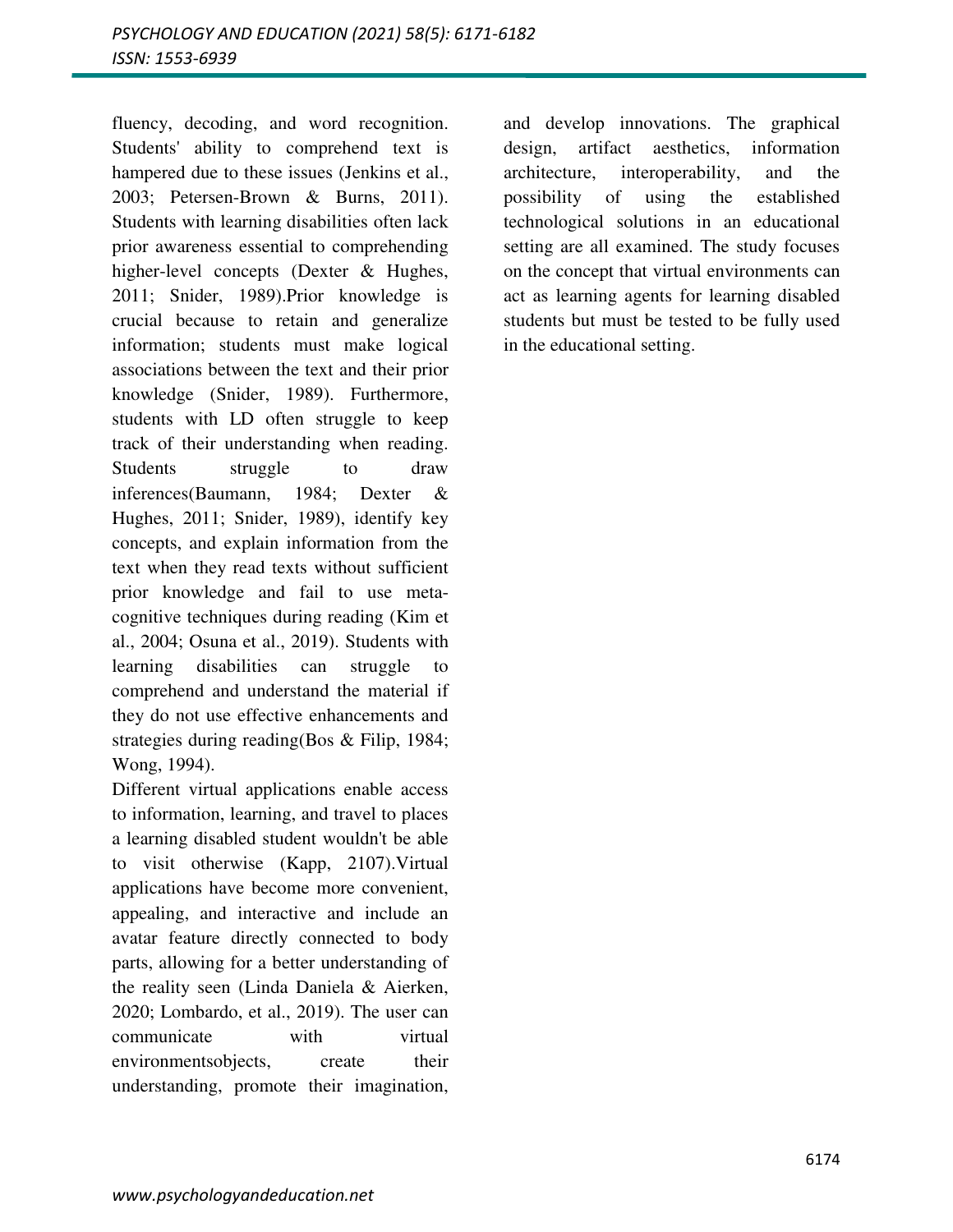

*Fig 1. Solar system's virtual room as an example* 

# **VIRTUAL MUSEUMS AS LEARNING AGENTS**

Virtual museums can be used as a medium for learning through entertainment, where learning takes place by critical reflection, collaboration with virtual agents (Lepouras et al., 2004), or contact with a humanlike and capable of interacting virtual narrator. The use of multiple narrators is suggested to give the learning disabled student a sense of presence (Ioannides et al., 2017), where artifacts (smart objects), which are theoretically simple implantedstructures with sensors, actuators, and networking competencies(Kopetz, 1997), can be interacted with. The use of technical solutions as learning agents helps students with learning disabilities interpret, assimilate, contextualize, and synthesize

their information, resulting in new levels of thought and positively affecting such students' learning motivation by gaining a deeper understanding of relevant knowledge (L Daniela & Strods, 2018). In this manner, virtual museums are seen as learning agents that promote situational learning (Lave & Wenger, 1991) or authentic mobile learning (Burden & Kearney, 2016) by providing access to knowledge concentrated in museums and restricted artifacts within them. Individuals can link to this information using their mobile devices, allowing learning to be coordinated in a particular environment and under certain conditions that could not be accessible without the use of virtual applications.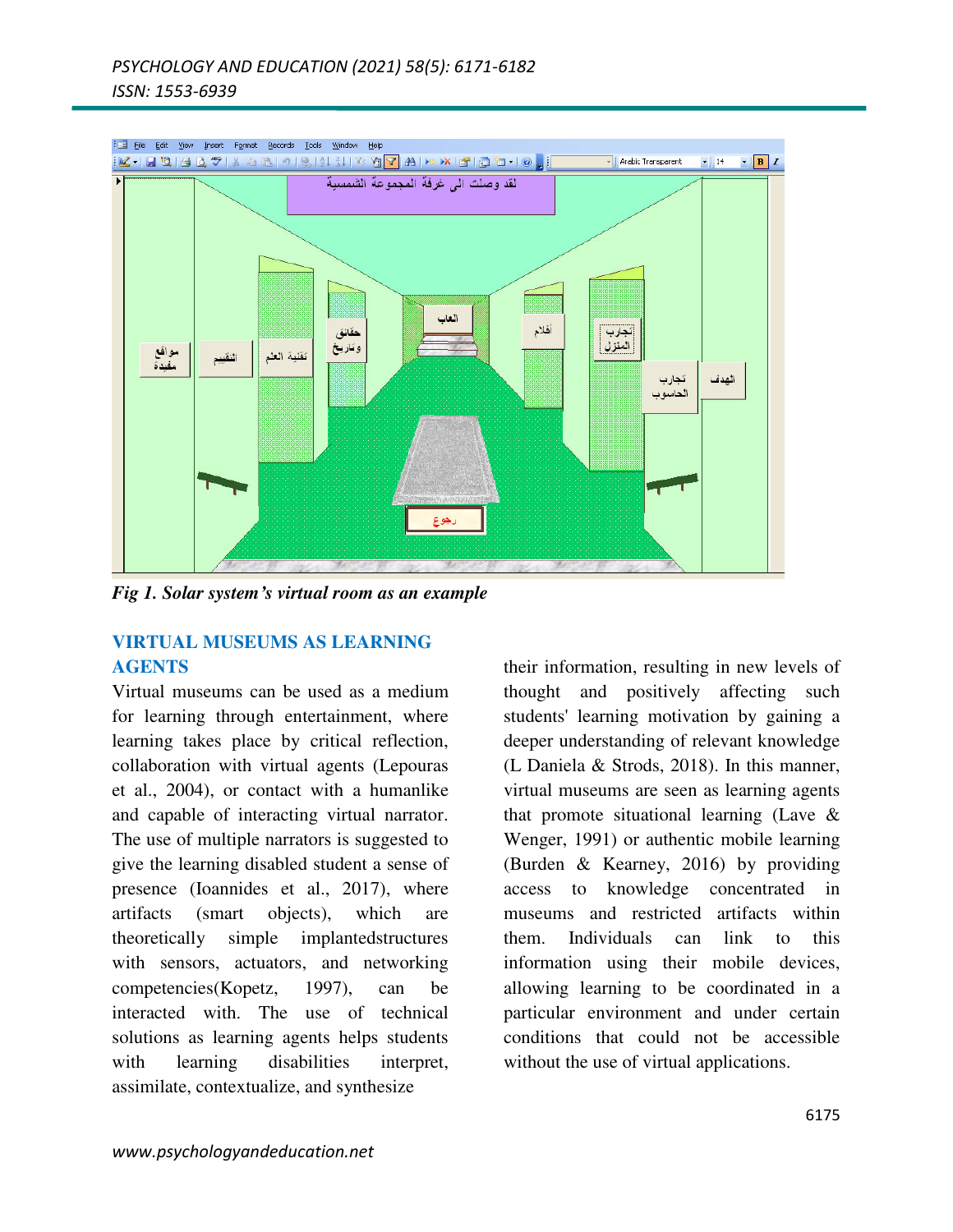#### **METHODOLOGY**

This study used a descriptive qualitative method that explores different learning disabilities and the use of advanced information technology techniques such as virtual environment or virtual museums to educate learning disabled students so that they can interact with healthy students.From 2009 to 2013, a systematic analysis of the literature was performed through four major library databases over 5 years. Ebscohost (ERIC), PsycInfo, Education Full Text, and Web of Science/Knowledge were the four databases chosen for the study. Three critical elements had to be present in the papers to be included in this analysis. The papers were first data-driven, with quantitative or mixed designs. Essays, reviews of literature, rebuttals, and editorials were not included. Second, each study had to include students with disabilities in grades K-12. Third, papers must include a virtual environment variable in their analysis. We read each article and extracted relevant details from the methodology section, such as participant demographics, study environment, empirical research style, and impairment diagnosis.

This article discusses the technology-based advancements in the learning procedure of students with learning disabilities, and the author divided it into five parts. Part I: Introduction; Part II: Literature review, Part III: Virtual museums as learning agents;Part IV; Methodology, Part V; Results and discussions including three main types of learning disabilities; Part V: is a conclusion and suggestion that provides a mechanism that allows future research and encourages more participation in the field of information

and communication technology use specifically for the students with certain learning disabilities.

## **RESULTS AND DISCUSSION**

A total of 19 observational studies involving K-12 students with learning disabilities whose eligibility status was assessed by IEP criteria were presented. When the 19 papers were broken down by disability category, 14 articles concentrated on autism, 1 on ADHD, and 4 on intellectual or developmental disabilities. The students in the studies ranged in age from 5 to 18, with 11-14 years old being the most common. The studies' sample sizes ranged from three to 56 people. (For demographics, see Table 1.) Eight studies used a multiple baseline single-subject design (3 to 4 participants). The four largest trials involved 36-79 participants in different treatment settings in randomized group design experiments. Virtual environments, computer-based video instruction, CVLE, simulation training, 3D emotion system, animated television series, avatars, electronic screen media, and mobile cognitive support application are some of the virtual environments styles that can be further described.Emotion recognition, emotional competence, practical and social life skills, and executive functioning were among the social skills interventions. (For a list of technology forms, see Table 2.) Based on this search's findings, it is clear that, although restricted, research into the use of virtual environments as a social skills intervention and virtual museum for students with learning disabilities shows promise(Aguayo et al., 2020; Papaefthymiou et al., 2017).The research mainly focused on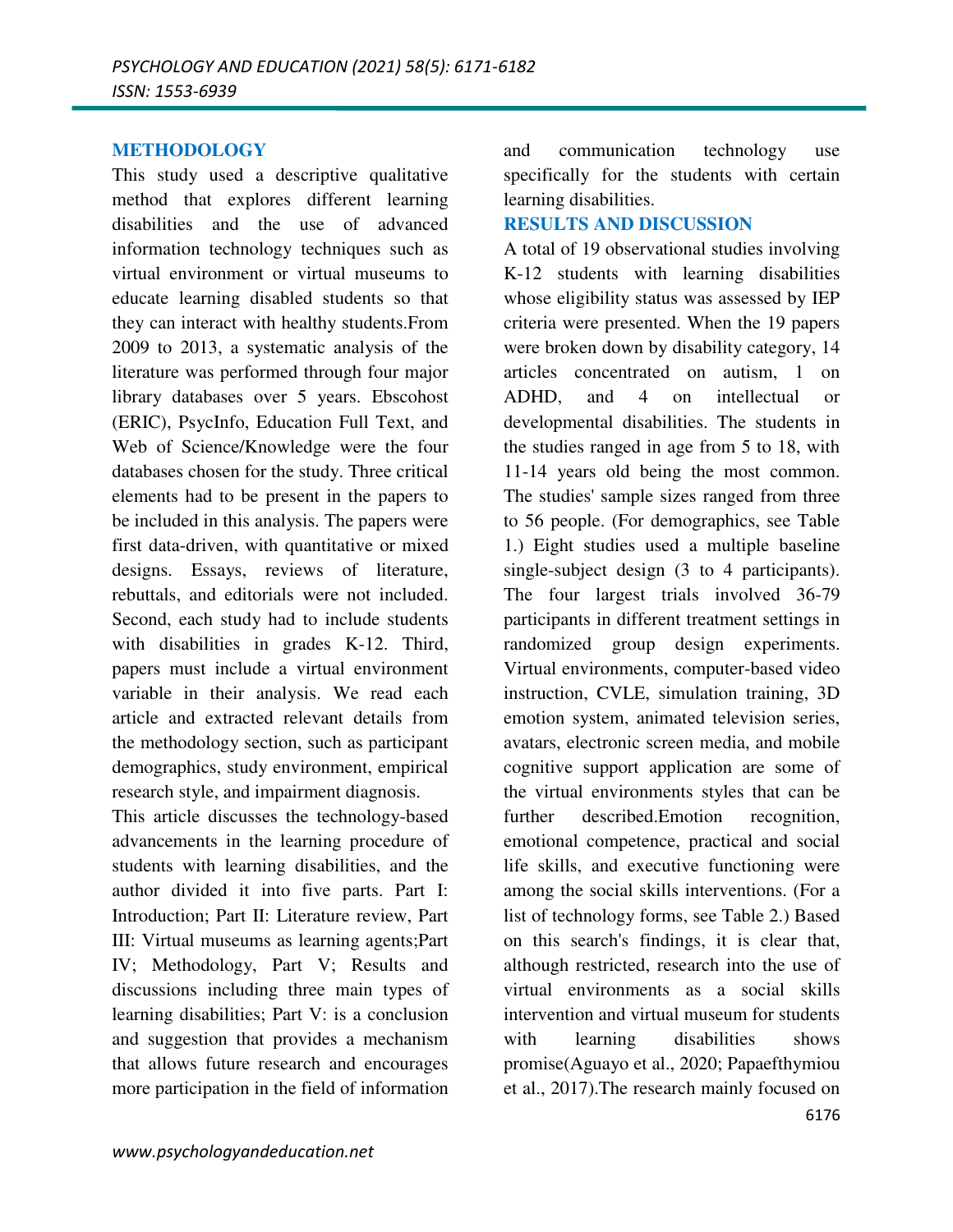using virtual environments to teach emotion recognition and social competence, which makes sense considering the key deficits that students with learning disabilities face. Furthermore, virtual technology offers a **Table 1.** (Vasquez et al., 2015)

healthy and fun atmosphere for students with learning disabilities to learn social skills such as mutual contact. (For a list of social intervention forms, see Table 3.).

| <b>Learning disabilities</b>   |                          |                    |
|--------------------------------|--------------------------|--------------------|
| categories                     |                          |                    |
| <b>Disability type</b>         | <b>Number of studies</b> | Percentage $(\% )$ |
|                                |                          |                    |
| Autism<br>disorder<br>spectrum | 14                       | 74                 |
| <b>(LEARNING</b>               |                          |                    |
| <b>DISABILITIES</b> )          |                          |                    |
| Attention<br>deficit           | $\overline{1}$           | 5                  |
| hyperactivity<br>disorder      |                          |                    |
| (ADHD)                         |                          |                    |
| Intellectual disability        | 4                        | 21                 |
| Total                          | 19                       | >100.0             |

#### **Table 2.** (Vasquez et al., 2015)

| <b>Virtual Environment (VE) Technology Types</b> |               |               |
|--------------------------------------------------|---------------|---------------|
| <b>Technology type</b>                           | <b>Number</b> | Percentage(%) |
|                                                  | of studies    |               |
| Virtual environments                             | 5             | 26            |
| Computer-based video instruction                 |               | 22            |
| Simulation training                              |               | 5             |
| 3D emotion system                                |               | 5             |
| A collaborative virtual learning environment     | 4             | 22            |
| Animated television series                       |               | 5             |
| Avatars                                          |               | 5             |
| Electronic screen media                          |               | 5             |
| Mobile cognitive support application             |               | 5             |
| Total                                            | 19            | >100.0        |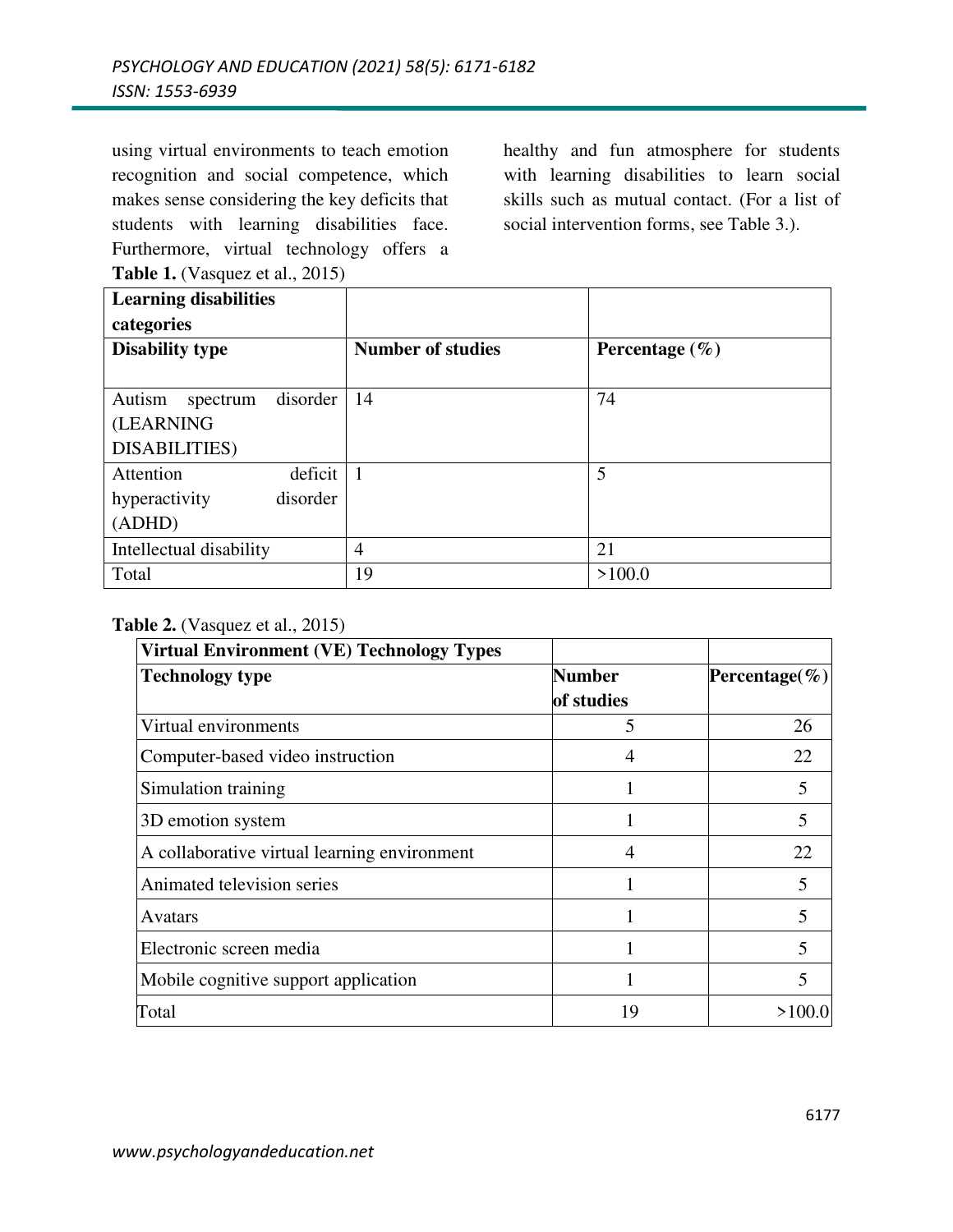## **Table 3.** (Vasquez et al., 2015)

| <b>Social Skills Intervention Types</b> |                          |               |
|-----------------------------------------|--------------------------|---------------|
| <b>Intervention type</b>                | <b>Number of studies</b> | Percentage(%) |
| Functional and social life skills       |                          |               |
| Social competence                       |                          | 26            |
| Emotion recognition                     |                          | 42            |
| Executive functioning                   |                          |               |
| Total                                   | 19                       | >100.0        |



Fig 2. Different manifestations of the same virtual character (digital avatar) were used during a formative study. Left: Robotic manifestation referred to as a Physical-Virtual Avatar. Right: 3D Virtual Avatar displayed on a large 2D Flat Screen. (Vasquez et al., 2015)

In both conditions, preliminary results of the interaction data showed an improvement in reciprocal responses and response length for nearly all subjects (i.e., interaction with the 2D Flat Screen Avatar as well as the Physical-Virtual Avatar).Although the research isn't definitive, it does show that students with LEARNING DISABILITIES tend to communicate with avatars in virtual worlds rather than conventional social human interaction.This is in line with other research in the field, which has shown that these students favor technology, and these results provide a base for more research into the importance of virtual environments. According to preliminary results, students with autism strengthened their ability to differentiate between different emotions (Hughes, 2014; Sirakaya & Cakmak, 2018). (A screenshot of the game is shown in Figure 2.)

#### **CONCLUSION**

While virtual environments such as virtual museums and computer simulations are still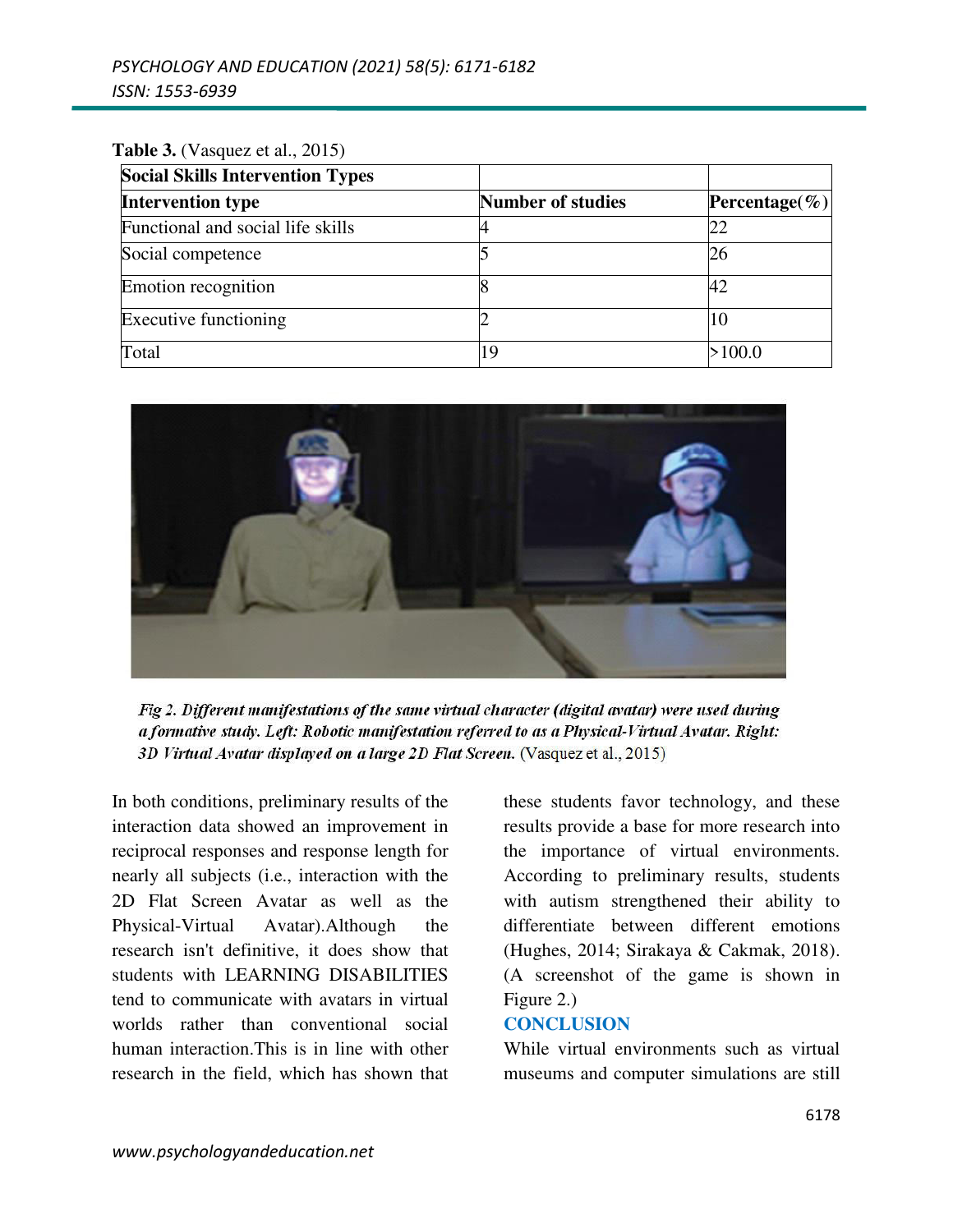new and evolving technologies, they have the potential to provide significant educational benefits. Supporting the education of learning disabled students and its efforts to build more versatile and broadly available curricula is one of their greatest fields of promise.Virtual environments and computer simulations, for sure, are mutually supportive emerging technologies.Instead of being 'just one more thing, they're a great factor for other kinds of education reform. This system allows different educational change approaches, especially for learning disabilities, to be more realistic by integrating new learning insights and technical applications.Virtual environments and computer simulations will be a worthy focus of interest for academics, teachers, and all educational change supporters as they continue to develop and the related research base expands.

Simulations are now standard professional training methods in industry, medicine, engineering schools, and the military.Simulations can be used in education to provide authentic personalized learning platforms customized to meet the specific needs of each user; however, a persistent weakness noted in many of the studies above and the current professional literature is the inability of participants with learning disabilities to generalize skills learned in virtual environments (VEs) to real-life social circumstances in K-12 settings.More research is needed, whether it's replications or large-scale experimental designs, to identify techniques for promoting educational institutes' generalized ability and to establish the use of virtual environments as an evidence-based practice.In order to

take advantage of emerging technologies as they evolve, researchers should also study technical advances occurring in the education sector outside of virtual learning environment.

Since virtual environments like virtual museums and computer simulations are so different from what is currently available in the classrooms of learning disabled students, integrating them into the classroom would significantly enhance teachers' ability to provide a range of content and resources. These resources can be highly entertaining for students because they are non-print, interactive, multisensory, 3-dimensional, and in some cases, hands-on. Virtual museums could offer students vibrant, multisensory models, and it is relatively simple to provide students with a wide selection of such models. A student learning to give an oral presentation, for example, might go to a virtual world full of scientists, businessmen, writers, and politicians and listen to some or all of them give a presentation.

## **REFERENCES**

- Aguayo, C., Eames, C., & Cochrane, T. (2020). A Framework for Mixed Reality Free-Choice, Self-Determined Learning. *Research in Learning Technology*, *28*.
- Baumann, J. F. (1984). The effectiveness of a direct instruction paradigm for teaching main idea comprehension. *Reading Research Quarterly*, 93–115.
- Bos, C. S., & Filip, D. (1984). Comprehension monitoring in learning disabled and average students. *Journal of Learning Disabilities*, *17*(4), 229– 233.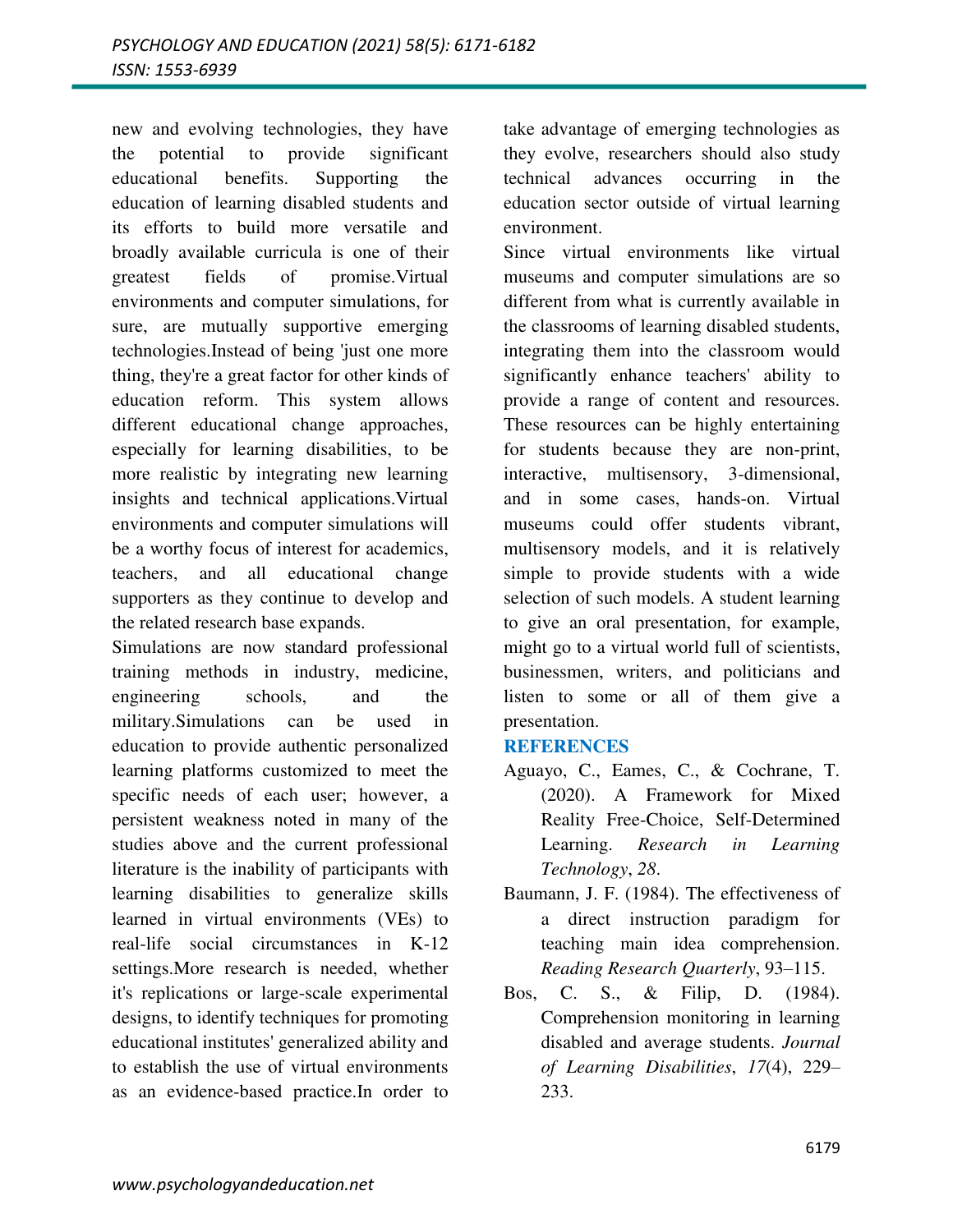- Burden, K., & Kearney, M. (2016). Conceptualising authentic mobile learning. In *Mobile learning design* (pp. 27–42). Springer.
- Cheng, K.-H. (2017). Reading an augmented reality book: An exploration of learners' cognitive load, motivation, and attitudes. *Australasian Journal of Educational Technology*, *33*(4).
- Daniela, L, & Strods, R. (2018). Robot as agent in reducing risks of early school leaving. *Innovations, Technologies and Research in Education*, 140–158.
- Daniela, Linda. (2020). *sustainability Virtual Museums as Learning Agents*. *March*.

https://doi.org/10.3390/su12072698

- Daniela, Linda, & Aierken, Y. (2020). The educational perspective on virtual reality experiences of cultural heritage. *New Perspectives on Virtual and Augmented Reality: Finding New Ways to Teach in a Transformed Learning Environment*, 22.
- Darch, C., & Eaves, R. C. (1986). Visual displays to increase comprehension of high school learning-disabled students. *The Journal of Special Education*, *20*(3), 309–318.
- Dexter, D. D., & Hughes, C. A. (2011). Graphic organizers and students with learning disabilities: A meta-analysis. *Learning Disability Quarterly*, *34*(1), 51–72.
- Enríquez, J. M. L., López, M. Á., García, V. M., López, M., Cañadas, R., Velasco, S., & León, M. (2019). Practica. a virtual reality platform for specialized training oriented to improve the productivity. *IJIMAI*, *5*(4), 94–101.
- Foloştină, R., Duţă, N., & Prăvălici, A. (2014). The attitudes of teachers towards integrating students with intellectual disability in regular schools in Romania. *Procedia-Social and Behavioral Sciences*, *141*, 506–511.
- Hammill, D. D., Leigh, J. E., McNutt, G., & Larsen, S. C. (1987). A new definition of learning disabilities. *Journal of Learning Disabilities*, *20*(2), 109–113.
- Hardiman, S., Guerin, S., & Fitzsimons, E. (2009). A comparison of the social competence of children with moderate intellectual disability in inclusive versus segregated school settings. *Research in Developmental Disabilities*, *30*(2), 397–407.
- Hughes, D. (2014). *The design and evaluation of a video game to help train perspective-taking and empathy in children with autism spectrum disorder*.
- Ioannides, M., Magnenat-Thalmann, N., & Papagiannakis, G. (2017). *Mixed reality and gamification for cultural heritage* (Vol. 2). Springer.
- Jenkins, J. R., Fuchs, L. S., Van Den Broek, P., Espin, C., & Deno, S. L. (2003). Accuracy and fluency in list and context reading of skilled and RD groups: Absolute and relative performance levels. *Learning Disabilities Research & Practice*, *18*(4), 237–245.
- Kapp, K. (2107). *3 Instructional Design Strategies For Virtual Reality Learning*.
- Kim, A.-H., Vaughn, S., Wanzek, J., & Wei, S. (2004). Graphic organizers and their effects on the reading comprehension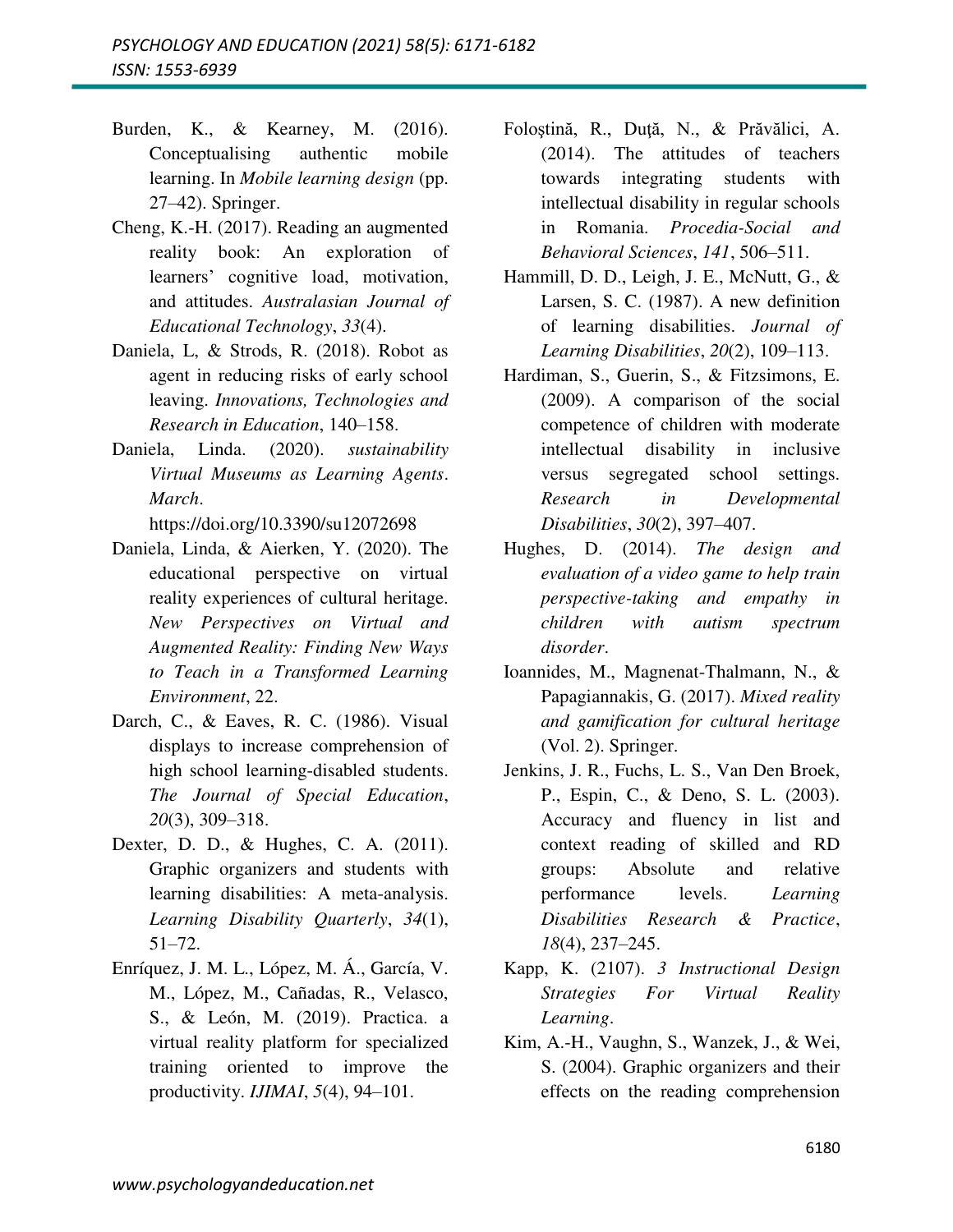of students with LD: A synthesis of research. *Journal of Learning Disabilities*, *37*(2), 105–118.

- Kopetz, H. (1997). *Design Principles for Distributed Embedded Application*. Kluwer Academic Publishers.
- Lave, J., & Wenger, E. (1991). *Situated learning: Legitimate peripheral participation*. Cambridge university press.
- Lepouras, G., Katifori, A., Vassilakis, C., & Charitos, D. (2004). Real exhibitions in a virtual museum. *Virtual Reality*, *7*(2), 120–128.
- Lombardo, et al, 2019. (2019). *PRACTICA. A Virtual Reality Platform for Specialized Training Oriented to Improve the Productivity*.
- Maroney, S. A., Finson, K. D., Beaver, J. B., & Jensen, M. M. (2003). Preparing for successful inquiry in inclusive science classrooms. *Teaching Exceptional Children*, *36*(1), 18–25.
- Osuna, J. B., Gutiérrez-Castillo, J., Llorente-Cejudo, M., & Ortiz, R. V. (2019). Difficulties in the incorporation of augmented reality in university education: Visions from the experts. *Journal of New Approaches in Educational Research (NAER Journal)*, *8*(2), 126–141.
- Papaefthymiou, M., Kateros, S., Georgiou, S., Lydatakis, N., Zikas, P., Bachlitzanakis, V., & Papagiannakis, G. (2017). Gamified AR/VR character rendering and animation-enabling technologies. In *Mixed Reality and Gamification for Cultural Heritage* (pp. 333–357). Springer.
- Petersen-Brown, S., & Burns, M. K. (2011).

Adding a vocabulary component to incremental rehearsal to enhance retention and generalization. *School Psychology Quarterly*, *26*(3), 245.

- Sandler, A. D., Watson, T. E., Footo, M., Levine, M. D., Coleman, W. L., & Hooper, S. R. (1992). Neurodevelopmental study of writing disorders in middle childhood. *Journal of Developmental and Behavioral Pediatrics*.
- Scruggs, T. E., Mastropieri, M. A., Sullivan, G. S., & Hesser, L. S. (1993). Improving reasoning and recall: The differential effects of elaborative interrogation and mnemonic elaboration. *Learning Disability Quarterly*, *16*(3), 233–240.
- Shapiro, B. K., & Gallico, R. P. (1993). file:///D:/My data/Downloads/scholar (36).risLearning Disabilities. *Pediatric Clinics of North America*, *40*(3), 491– 505. https://doi.org/10.1016/S0031- 3955(16)38546-7
- Sirakaya, M., & Cakmak, E. K. (2018). The effect of augmented reality use on achievement, misconception and course engagement. *Contemporary Educational Technology*, *9*(3), 297– 314.
- Snider, V. E. (1989). Reading Comprehension Performance of Adolescents Withlearning Disabilities. *Learning Disability Quarterly*, *12*(2), 87–96.
- Szekeres, Á. (2011). *Social integration of children with mild intellectual disabilities in the 4th 5th and 6th grade in primary school*. PhD Thesis Summary, ELTE-PPK, Budapest.